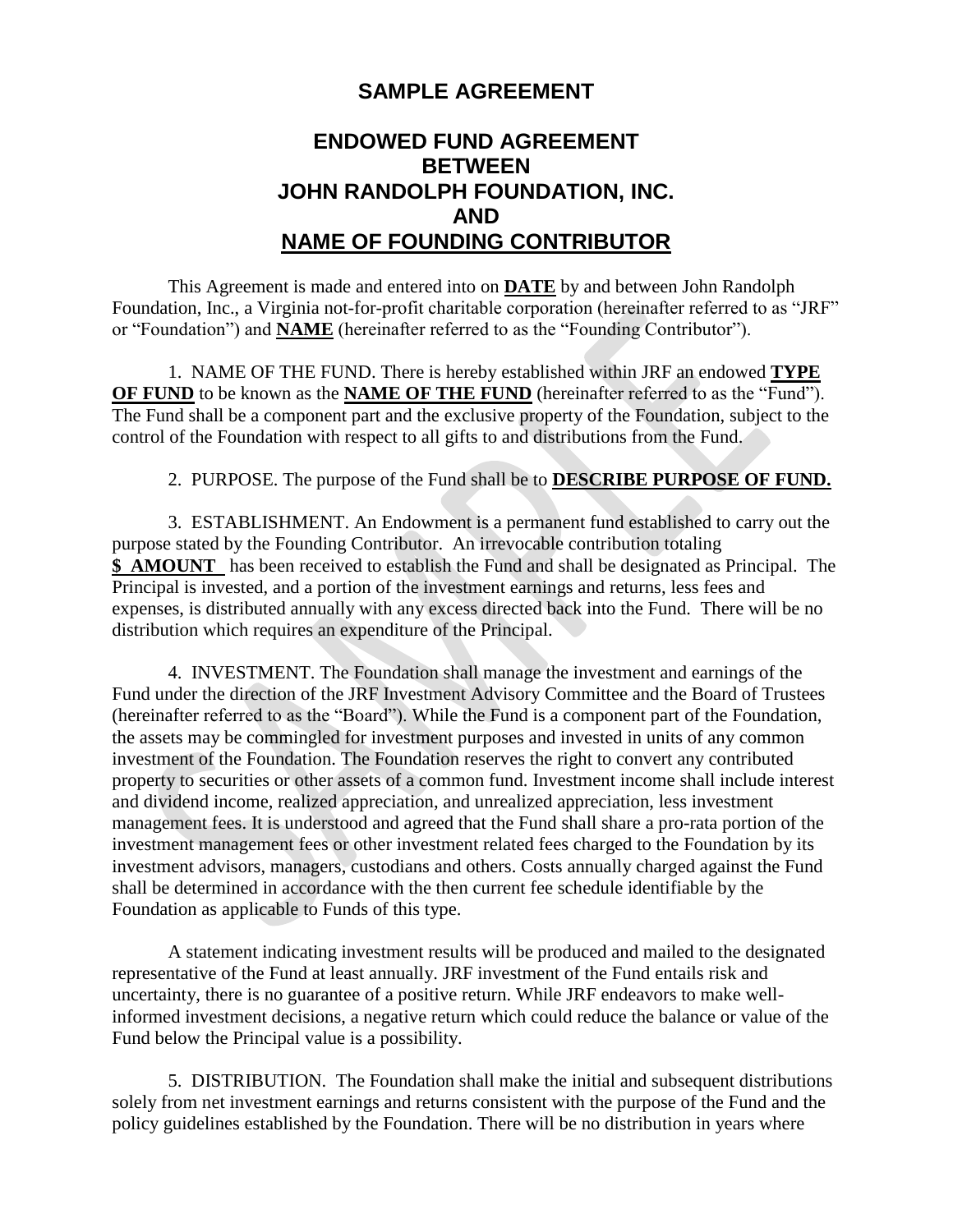there is a negative investment return for the prior calendar year. The percentage shall be commensurate with the Foundation's spending policy in existence at the time of the distribution. The first distribution will not take place until the Fund has been established and funded for one full calendar year.

6. VARIANCE. The Board has the authority to vary the terms of the Fund if continued adherence to any condition or restriction is in the judgment of the Board unnecessary, incapable of fulfillment or inconsistent with the charitable or other exempt purposes of the Foundation or Fund. In this regard, it is understood that the Foundation is explicitly granted unilateral variance power, which is the power to redirect the use of the Fund to another beneficiary and to override the original intent of the Fund without approval of any interested party. No distribution shall be made from the Fund to any individual or entity if such distribution will in the judgment of the Foundation endanger the Foundation's Code Section 501(c)(3) status.

7. ADMINISTRATIVE PROVISIONS. The parameters described in this agreement are irrevocable. Nevertheless, solely to ensure that the Fund is a qualified component of the Foundation for federal tax purposes, the Foundation, acting alone, shall have the power to modify the terms of this agreement to the extent not inconsistent with endowed fund tax laws. Notwithstanding anything herein to the contrary, the Foundation shall hold and manage the Fund, and all contributions to the Fund, subject to the provisions of the applicable Virginia law and the Foundation's Articles of Incorporation and Bylaws. The Board shall monitor the distribution of the Fund to ensure it is used exclusively for charitable or other exempt purposes (within the meaning of Code section 170(c)(1) or (2)B) and shall have all powers or modification and removal specified in United States Treasury Regulations Section 1.170A-9(e)(11)(v)(B).

8. ADMINISTRATIVE FEES. The Foundation assesses an annual fee to manage and administer the Fund. The fee is based on the total net assets of the Fund as of December 31 of each year. The fee for each fund shall be established by the Board annually.

9. LEGAL. Legal fees and expenses incurred in establishing, managing, or administering the Fund including inquiries, challenges or litigation to the Fund or its terms shall be an expense of the Fund and will be deducted from the annual distribution.

10. CONDITIONS FOR ACCEPTANCE OF FUNDS: The establishment of the Fund is made in recognition of, and subject to, the terms and conditions of the Articles of Incorporation, Bylaws of the Foundation and this document as from time to time amended, and that the Fund shall at all times be subject to such terms and conditions, including, but not by way of limitation, provisions for amendments by the Foundation acting in its sole discretion.

11. CONTINUITY. The Fund shall continue so long as assets are available in the Fund and the purposes of the Fund can be served by its continuation. If the Fund is terminated, the Foundation shall devote any remaining assets in the Fund exclusively for charitable or other exempt purposes that:

a) Are within the scope of the charitable or other exempt purposes of the Foundation's Articles of Incorporation; and,

b) Most nearly approximate, solely in the good faith opinion of the Board, the original purpose of the Fund as envisioned by the Founding Contributor.

12. NOT A SEPARATE TRUST. The Fund shall be a component part of the Foundation's investments. All money and property in the Fund shall be held as general assets of